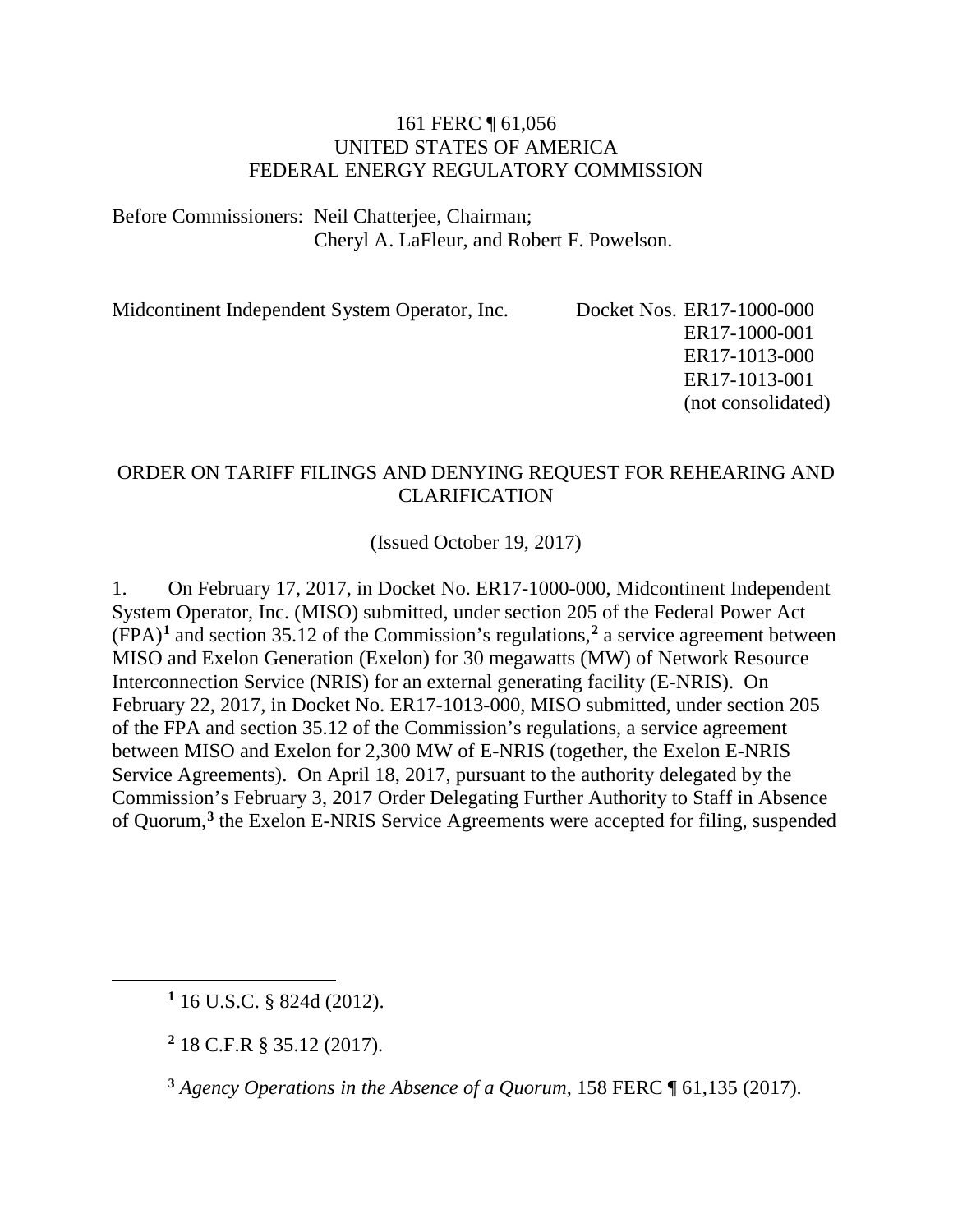for a nominal period, to become effective February 6, 2017, as requested, subject to refund and further Commission order.**[4](#page-1-0)**

2. As discussed below, in this further order, we accept the Exelon E-NRIS Service Agreements, effective February 6, 2017, as requested.

3. On May 18, 2017, in Docket Nos. ER17-1000-001 and ER17-1013-001, the American Wind Energy Association, Wind on the Wires, EDF Renewable Energy, Inc., E.ON Climate & Renewables North America, LLC, and Invenergy LLC (collectively, Movants) filed a request for rehearing and clarification of the April 18 Order. As discussed below, we deny the request for rehearing and clarification.

# **I. Background**

4. The Definitive Planning Phase (DPP) is the final phase of MISO's generator interconnection process, during which MISO conducts reliability and deliverability studies that determine whether there is available transmission capacity to accommodate the interconnection of new proposed generation facilities or whether network upgrades are needed. All generators newly interconnecting to the MISO transmission system for either NRIS**[5](#page-1-1)** or Energy Resource Interconnection Service (ERIS)**[6](#page-1-2)** must provide an M2 milestone payment when they first enter MISO's DPP study queue.**[7](#page-1-3)** The M2 milestone payment is refundable once a Generator Interconnection Agreement (GIA) is executed and the interconnection customer provides an Initial Payment under the GIA towards the

<span id="page-1-0"></span> $\overline{a}$ **<sup>4</sup>** *Midcontinent Independent System Operator, Inc.*, Docket Nos. ER17-1000-000 and ER17-1013-000 (Apr. 18, 2017) (delegated letter order) (April 18 Order).

<span id="page-1-1"></span>**<sup>5</sup>** NRIS allows an interconnection customer to interconnect its Generating Facility to the MISO transmission system or distribution system, as applicable, and integrate its Generating Facility with the transmission system to deliver its output over that system in the same manner as for any Generating Facility designated as a network resource. MISO, FERC Electric Tariff, Attachment X (70.0.0), § 1. Unless indicated otherwise, all capitalized terms shall have the same meaning given them in the MISO Tariff.

<span id="page-1-2"></span>**<sup>6</sup>** ERIS allows an interconnection customer to connect its Generating Facility to the MISO transmission system or distribution system, as applicable, and to be eligible to deliver the Generating Facility's electric output using the existing firm or non-firm capacity of the transmission system on an as available basis. MISO, FERC Electric Tariff, Attachment X (70.0.0), § 1.

<span id="page-1-3"></span>**<sup>7</sup>** *See* MISO, FERC Electric Tariff, Attachment X (70.0.0), § 3.3; MISO Business Practice Manual No. 015-r16, Generator Interconnection, § 4.2 (effective Aug. 1, 2017).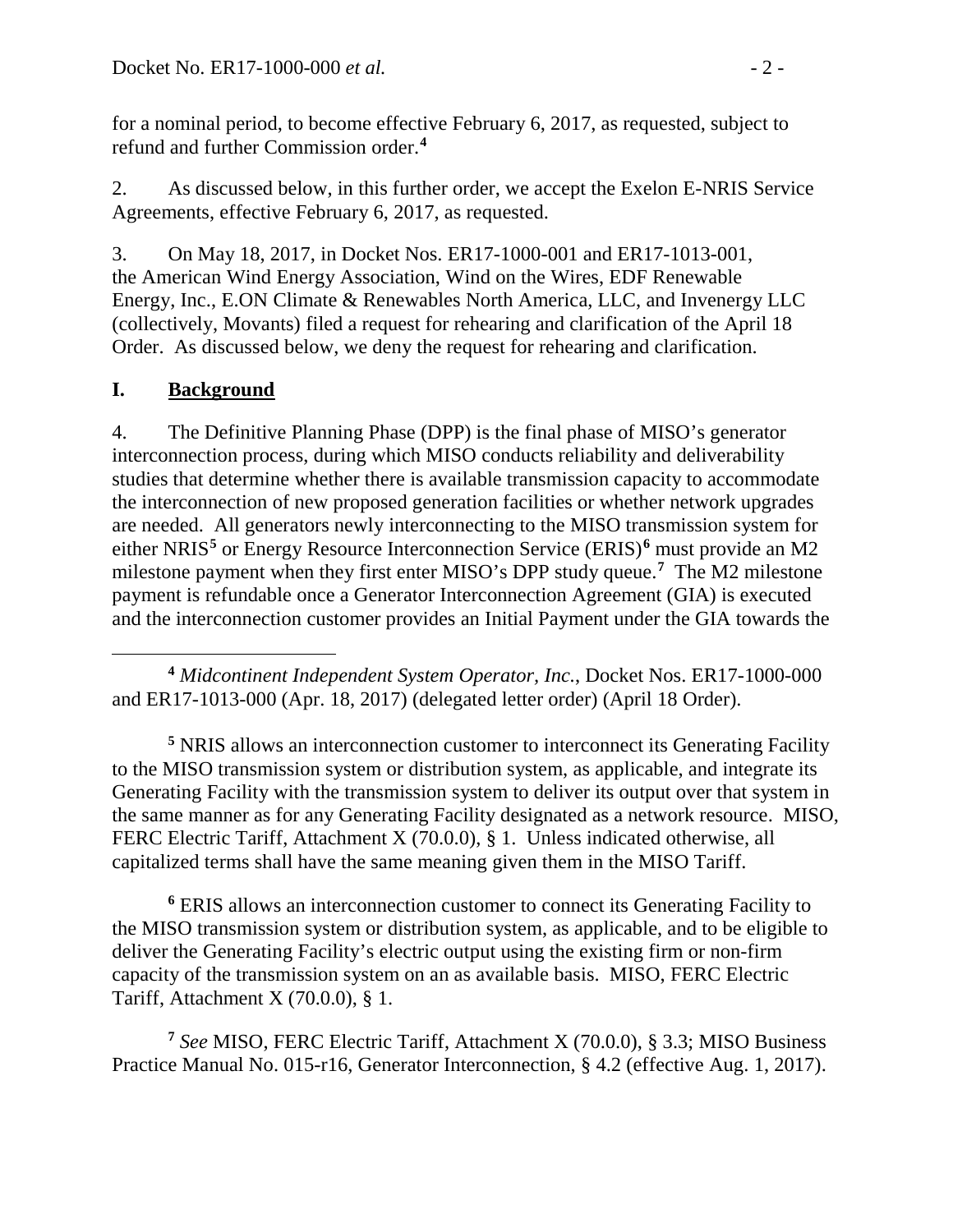cost of any required network upgrades. However, if the interconnection customer withdraws from the queue, the M2 milestone payment will first be applied to the cost of network upgrades that are shifted to concurrent or later-queued projects, with the remaining funds refunded to the withdrawing interconnection customer.**[8](#page-2-0)**

5. On March 8, 2013, the Commission accepted, subject to condition, revisions to Module E of MISO's Open Access Transmission, Energy and Operating Reserve Markets Tariff (Tariff) to allow generation external to MISO's footprint to participate in capacity auctions and deliver the generating facility's electric output into the MISO system by obtaining E-NRIS.**[9](#page-2-1)**

6. On October 13, 2016, in Docket Nos. EL16-12-000, ER16-1817-000, and ER16-1346-000, the Commission directed MISO to file Tariff revisions that, among other things: (1) apply the M2 milestone payment to all classes of interconnection customer; (2) subject E-NRIS customers to the same deposits and payments as all other customers; and (3) describe in detail the classes of customers that can obtain E-NRIS. **[10](#page-2-2)** The Commission also accepted MISO's proposed *pro forma* E-NRIS Service Agreement, subject to condition, and made it effective as of April 5, 2016.**[11](#page-2-3)** The Commission directed MISO to submit a further compliance filing adjusting the *pro forma*  E-NRIS Service Agreement to: (1) provide a defined term to reference E-NRIS customers; (2) change the termination clause to match the existing termination clause in the *pro forma* GIA; (3) specify the E-NRIS customer's point of delivery into MISO and identify the external generating resource that is associated with the E-NRIS; and (4) add a section listing milestones that is similar to Appendix B to the *pro forma* GIA. **[12](#page-2-4)**

7. On January 3, 2017, in Docket Nos. ER16-1817-001 and ER16-1346-001, the Commission accepted MISO's compliance filings, subject to condition, to be effective as of April 5, 2016, finding that the Tariff changes will ensure comparable treatment for all

<span id="page-2-1"></span>**<sup>9</sup>** *See Midwest Indep. Transmission Sys. Operator, Inc*., 142 FERC ¶ 61,182 (2013).

<span id="page-2-4"></span><span id="page-2-3"></span><span id="page-2-2"></span>**<sup>10</sup>** *Internal MISO Generation v. Midcontinent Independent System Operator, Inc*., 157 FERC ¶ 61,021, at PP 55, 62, 79, 80 (2016) (October 13 Order).

**<sup>11</sup>** *Id.* P 81.

**<sup>12</sup>** *Id.* PP 82, 85, 99.

<span id="page-2-0"></span> $\overline{a}$ **<sup>8</sup>** *See* Business Practice Manual-No. 015, § 6.2.11; MISO, FERC Electric Tariff, Attachment X (70.0.0), § 7.6.2.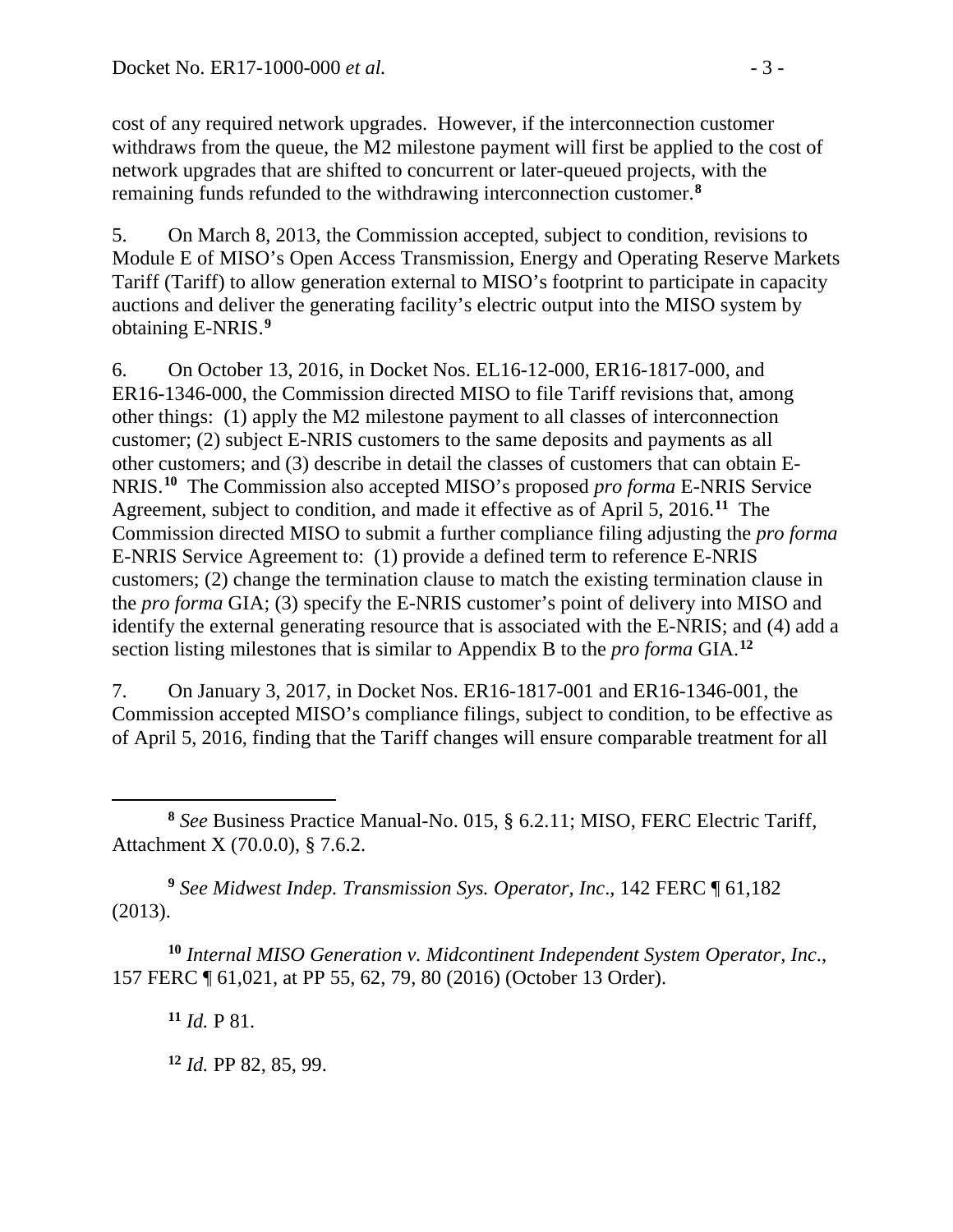customers, external or internal, existing or new.**[13](#page-3-0)** The Commission found that the termination provision in Article 8.0 of the revised *pro forma* E-NRIS Service Agreement did not align with the termination provision in section 2.3.1 of the *pro forma* GIA, and required MISO to alter Article 8.0 accordingly.**[14](#page-3-1)** The Commission further found that Appendix B to the *pro forma* E-NRIS Service Agreement was lacking in detail, and directed MISO to submit a new Appendix B to the *pro forma* E-NRIS Service Agreement that (1) either includes all milestones from Appendix B to the *pro forma* GIA or explains why certain milestones do not apply, and (2) includes section B (transmission owner's milestones).<sup>[15](#page-3-2)</sup> In an order issued concurrently with this order, the Commission accepts MISO's compliance filings, subject to condition. **[16](#page-3-3)**

## **II. Filings**

8. On February 17, 2017, in Docket No. ER17-1000-000, MISO filed an agreement between MISO, as transmission provider, and Exelon, as interconnection customer, for 30 MW of E-NRIS regarding the existing Fairless Hills Power Plant Generating Facility located external to the MISO transmission system in Bucks County, Pennsylvania (Fairless Hills E-NRIS Service Agreement). **[17](#page-3-4)** MISO designated the agreement as Original Service Agreement No. 3000 under the MISO Tariff. The project is designated as Project No. J374 in MISO's interconnection queue. MISO's filing indicates that no network upgrades or contingent facilities are required prior to granting the E-NRIS under the Fairless Hills E-NRIS Service Agreement.

9. On February 22, 2017, in Docket No. ER17-1013-000, MISO filed an agreement between MISO, as transmission provider, and Exelon, as interconnection customer, for 2,300 MW of E-NRIS regarding the existing Byron Nuclear Facility located external to the MISO transmission system in Ogle County, Illinois (Byron E-NRIS Service

**<sup>14</sup>** *Id.* P 27.

**<sup>15</sup>** *Id.* P 28.

**<sup>16</sup>** 161 FERC ¶ 61,059 (2017).

<span id="page-3-4"></span><span id="page-3-3"></span><span id="page-3-2"></span>**<sup>17</sup>** Fairless Hills E-NRIS Service Agreement Filing, Docket No. ER17-1000-000, Tab A (E-NRIS Service Agreement), Appendix A-2 (filed Feb. 17, 2017).

<span id="page-3-1"></span><span id="page-3-0"></span> $\overline{a}$ **<sup>13</sup>** *Midcontinent Indep. Sys. Operator, Inc.*, 158 FERC ¶ 61,004, at P 26 (2017) (January 3 Order).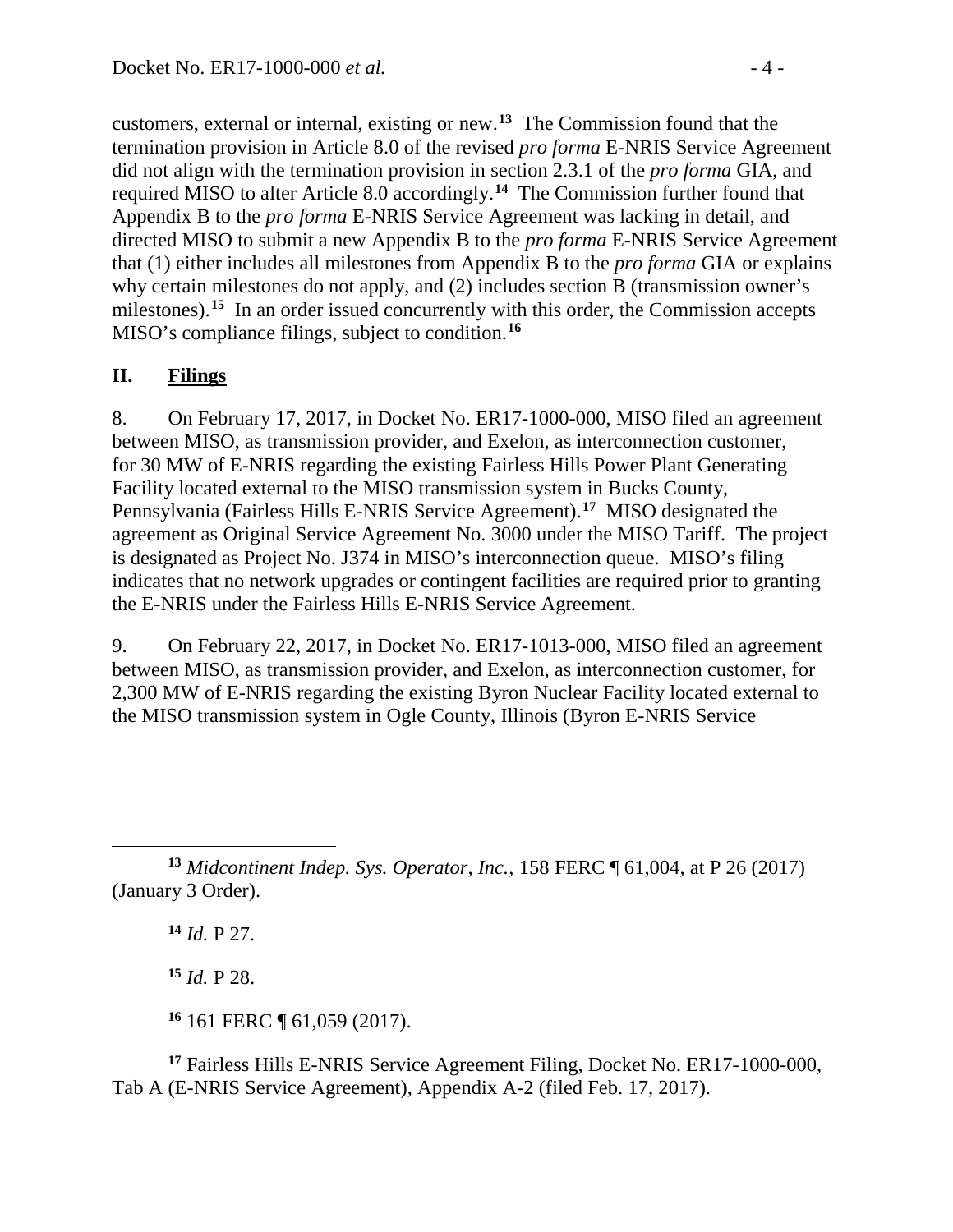Agreement).**[18](#page-4-0)** MISO designated the agreement as Original Service Agreement No. 2998 under the MISO Tariff. The project is designated as Project No. J371 in MISO's interconnection queue. MISO's filing indicates that no network upgrades or contingent facilities are required prior to granting the E-NRIS under the Byron E-NRIS Service Agreement.

10. MISO states that the bodies of the Exelon E-NRIS Service Agreements conform to the *pro forma* E-NRIS Service Agreement in MISO's Tariff, including the revisions conditionally accepted in Docket Nos. ER16-1817-000 and -001. **[19](#page-4-1)** MISO further states that the agreements contain pending language filed with the Commission in Docket No. ER16-1817-003 in compliance with the January 3 Order, and asks that the Commission conditionally accept the Exelon E-NRIS Service Agreements subject to any revisions ordered by the Commission in Docket No. ER16-1817, *et al.*

11. MISO requests that the Commission waive its 60-day notice requirement and make the Exelon E-NRIS Service Agreements effective as of February 6, 2017.**[20](#page-4-2)** MISO states that the parties have indicated their support for such an effective date. MISO further requests waiver of requirements in section 35.15 of the Commission's regulations, 18 C.F.R. § 35.13 (2017), to the extent applicable.

## **III. Notices and Responsive Pleadings**

12. Notice of the Fairless Hills E-NRIS Service Agreement Filing in Docket No. ER17-1000-000 was published in the *Federal Register*, 82 Fed. Reg. 11,566 (2017), with interventions and protests due on or before March 10, 2017. Notice of the Byron E-NRIS Service Agreement Filing in Docket No. ER17-1013-000 was published in the *Federal Register*, 82 Fed. Reg. 12,218 (2017), with interventions and protests due on or before March 15, 2017.

13. Timely motions to intervene in Docket Nos. ER17-1000-000 and ER17-1013-000 were filed by: Exelon; Invenergy LLC; EDF Renewable Energy, Inc.; and E.ON Climate & Renewables North America, LLC.

<span id="page-4-2"></span>**<sup>20</sup>** Fairless Hills E-NRIS Service Agreement Filing, Transmittal Letter at 2; Byron E-NRIS Service Agreement Filing, Transmittal Letter at 2.

<span id="page-4-0"></span> $\overline{a}$ **<sup>18</sup>** Byron E-NRIS Service Agreement Filing, Docket No. ER17-1013-000, Tab A (E-NRIS Service Agreement), Appendix A-2 (filed Feb. 22, 2017).

<span id="page-4-1"></span>**<sup>19</sup>** Fairless Hills E-NRIS Service Agreement Filing, Transmittal Letter at 1; Byron E-NRIS Service Agreement Filing, Transmittal Letter at 1 (both citing October 13 Order, 157 FERC ¶ 61,021 (2016) and January 3 Order, 158 FERC ¶ 61,004 (2017)).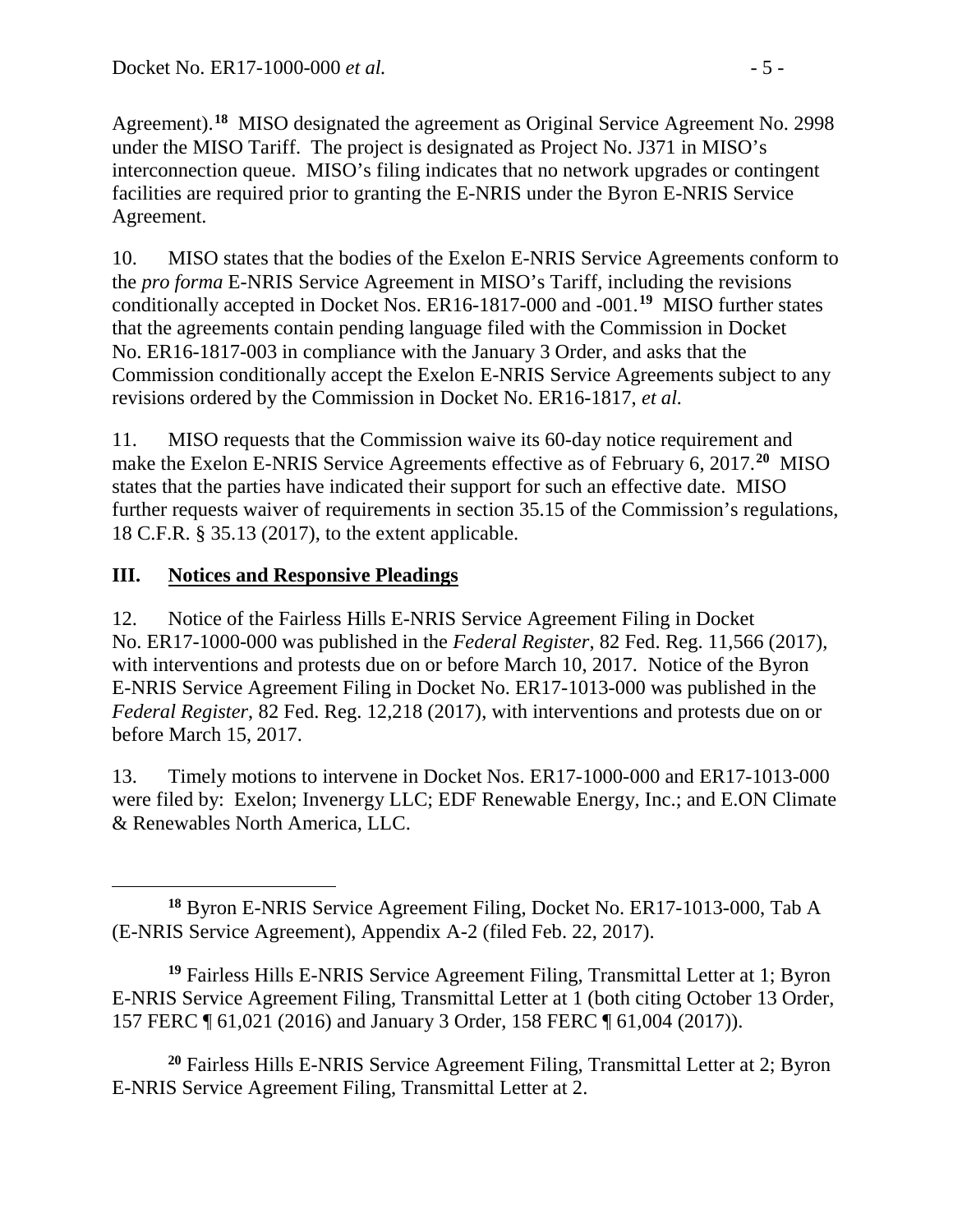14. On March 15, 2017, the American Wind Energy Association and Wind on the Wires (together, AWEA/WOW) filed a timely motion to intervene and protest in Docket No. ER17-1013-000 and an out-of-time motion to intervene and protest in Docket No. ER17-1000-000.

15. On March 30, 2017, MISO and Exelon submitted answers to AWEA/WOW's protest in Docket Nos. ER17-1000-000 and ER17-1013-000.

16. On May 18, 2017, Movants filed a request for rehearing and clarification of the April 18 Order in Docket Nos. ER17-1000-001 and ER17-1013-001. On June 2, 2017, Exelon filed an answer to the request for rehearing.

## **A. AWEA/WOW Protest**

17. AWEA/WOW state that MISO conducts two reliability studies and one deliverability study in each DPP cycle in order to assess whether network upgrades are needed to mitigate the impacts of new internal or external generation onto the MISO grid.**[21](#page-5-0)** They state that these DPP studies provide information about power flows, sinks, and impacts on transmission elements, among other things, and quantify the reliability and deliverability impacts on all relevant transmission elements.**[22](#page-5-1)** AWEA/WOW note that the 2,330 MW of E-NRIS under the Exelon E-NRIS Service Agreements were studied in the August 2014 Central DPP, but that the August 2014 Central System Impact Study is only 18 pages long and does not include any technical results or data to confirm the conclusions contained therein. For instance, AWEA/WOW assert that there is insufficient data about: (1) loadings and distribution factors on monitored elements; (2) how the power was sinked into MISO; and (3) the line loading values of the request on the monitored elements to account for contingencies after the projects are added and simulations are run under the required North American Electric Reliability Corporation contingencies.**[23](#page-5-2)** They contend that there is insufficient data to confirm MISO's conclusion that there are no reliability and deliverability violations and that no network upgrades are needed to accommodate the new 2,330 MW of E-NRIS.

18. AWEA/WOW also assert that MISO's conclusion is suspect, as 2,330 MW of new power flows that sink in MISO as E-NRIS are highly likely to cause violations that

**<sup>22</sup>** *Id.* at 6.

 $\overline{a}$ 

<span id="page-5-2"></span>**<sup>23</sup>** *Id.* at 7.

<span id="page-5-1"></span><span id="page-5-0"></span>**<sup>21</sup>** Protest and Motion to Accept Protest Out-of-Time of AWEA/WOW, Docket Nos. ER17-1000-000 and ER17-1013-000, at 5 (filed Mar. 15, 2017) (AWEA/WOW Protest).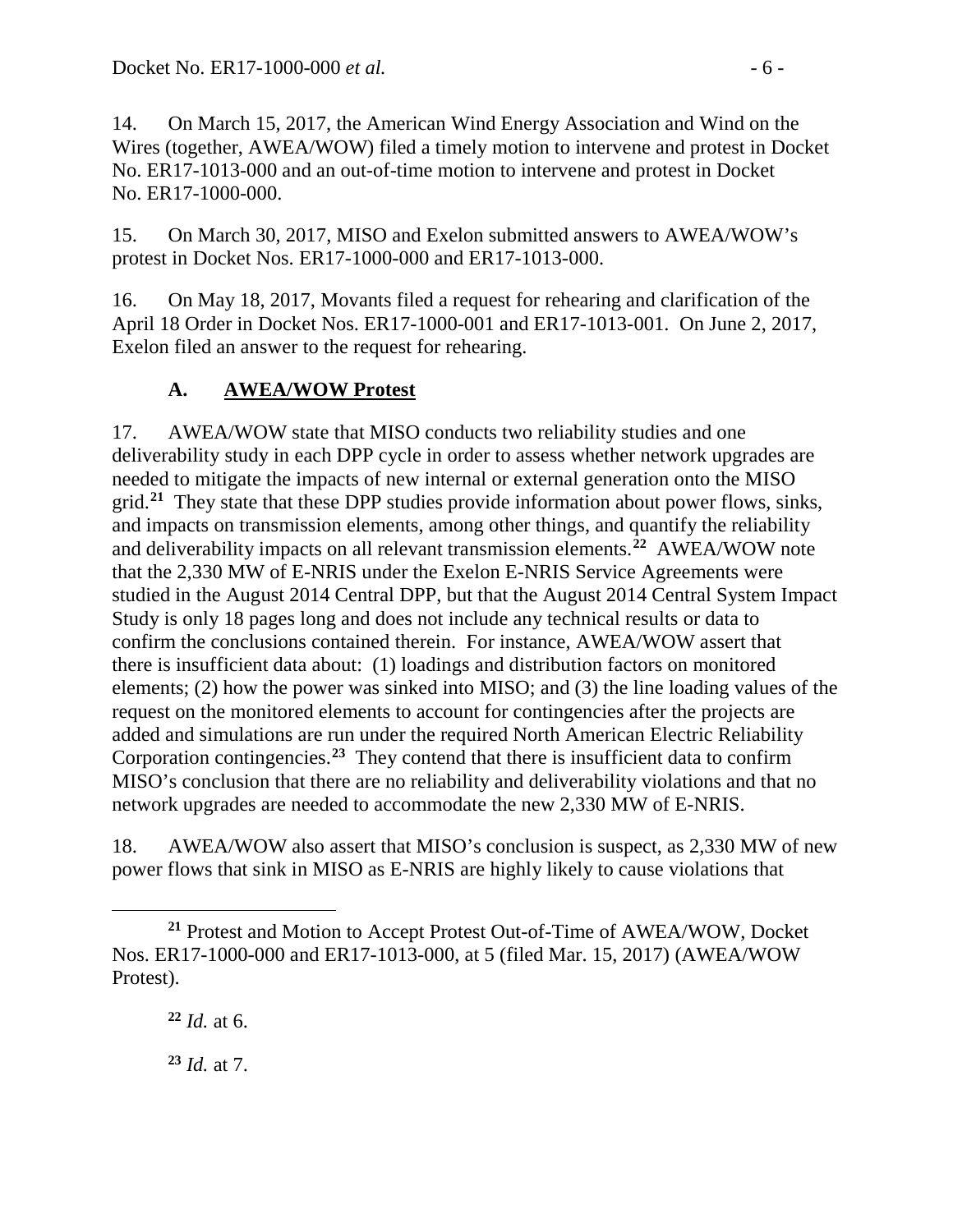require network upgrades or other mitigation.**[24](#page-6-0)** First, they reference a DPP System Impact Study conducted for a comparably-sized 3,500 MW E-NRIS Manitoba Hydro project, which contained 147 pages and revealed several reliability concerns. Second, AWEA/WOW state that other MISO studies in the Central region have identified the need for network upgrades to support new service, such as a much smaller Project J238 (a 725 MW coal project).**[25](#page-6-1)** Third, AWEA/WOW state that the DPP System Impact Study for Project J276, which seeks 150 MW of NRIS, determined that service could not be provided until a certain Multi-Value Project is operational (expected 2019).**[26](#page-6-2)** They note that the Multi-Value Project serves regional needs; yet, the August 2014 Central System Impact Study does not include any information to evaluate how much the Byron facility will use the Multi-Value Project. Fourth, AWEA/WOW state that MISO has not granted some of the transmission service requests in the same geographic area as the Byron E-NRIS request due to constraints that would require mitigation.**[27](#page-6-3)** Fifth, AWEA/WOW argue that congestion at the MISO-PJM seam is a well-known issue, so much so that MISO and PJM recently approved targeted market efficiency projects aimed at relieving the congestion, many of which are in geographic proximity to the Points of Delivery under the Exelon E-NRIS Service Agreements.**[28](#page-6-4)** AWEA/WOW question MISO's conclusion that the 2,330 MW of E-NRIS would not exacerbate such congestion and cause reliability violations.

19. AWEA/WOW ask the Commission to require MISO to explain exactly what it studied, how it performed that study, identify the inputs (i.e., loadings, power flows, sinks, etc.) and to provide detailed technical study results that confirm MISO's conclusion of no reliability or deliverability violations, and hence no need for network upgrades.**[29](#page-6-5)** They argue that, until MISO has presented such data, its filing must be deemed deficient and that service under the Exelon E-NRIS Service Agreements should not be allowed.**[30](#page-6-6)** AWEA/WOW argue that, if reliability and deliverability impacts were not studied or were done insufficiently, and actual violations will occur, there would be

 *Id.* at 8. *Id.* at 9. *Id.* at 10. *Id.* at 11-12. *Id.* at 12-14. *Id.* at 14. *Id.* at 15.

<span id="page-6-6"></span><span id="page-6-5"></span><span id="page-6-4"></span><span id="page-6-3"></span><span id="page-6-2"></span><span id="page-6-1"></span><span id="page-6-0"></span> $\overline{a}$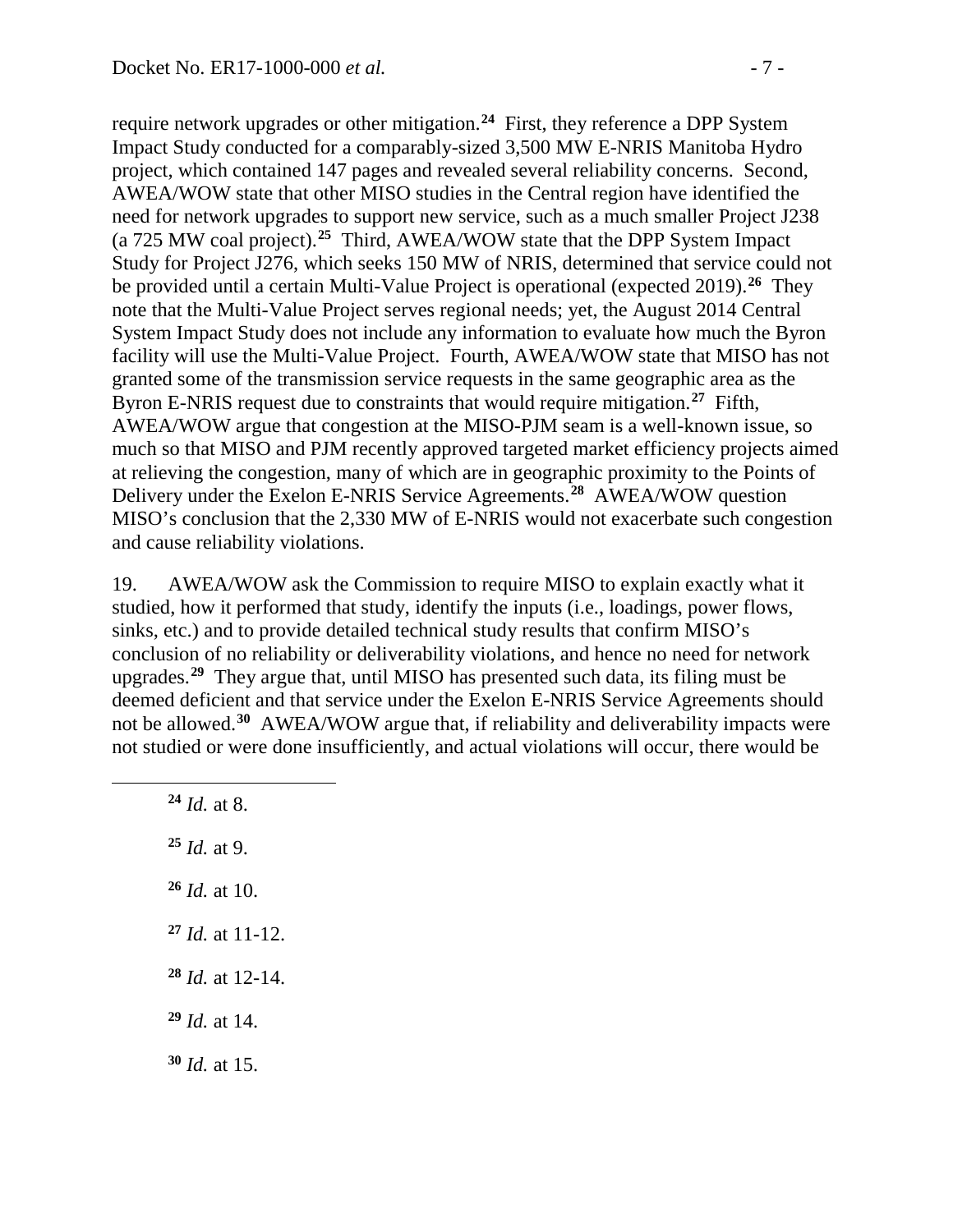multiple harms in violation of Commission policy and the FPA.**[31](#page-7-0)** AWEA/WOW argue that, in particular, MISO should be required to address how it treated (and treats going forward) flows on the PJM system from the Byron and Fairless Hills facilities.**[32](#page-7-1)** They assert that MISO should answer whether the external facilities are modeled as (1) NRIS in MISO and ERIS in PJM or (2) NRIS in MISO and PJM, and they note that, if the resources are designated as NRIS in both MISO and PJM, it will impact DPP results.

20. AWEA/WOW state that, in the event that MISO claims that a reliability study was not required for the Exelon E-NRIS Service Agreements, they refute that claim.**[33](#page-7-2)** They argue that MISO's Business Practice Manual No. 015 (BPM No. 015) clarifies that E-NRIS requests would be subject to the reliability and deliverability studies that are required of all requests in the DPP. Although they note that BPM No. 015 was finalized in August 2015 and the August 2014 Central System Impact Study was completed in October 2015, they assert that the decision to clarify BPM No. 015 was focused on 7,000 MW of E-NRIS that MISO moved into the DPP, which includes the Exelon E-NRIS Service Agreements at issue here.**[34](#page-7-3)** In addition, they argue that MISO stated in the August 2014 Central System Impact Study that the study requirements applicable to the E-NRIS Service Agreements include the DPP reliability study.**[35](#page-7-4)**

21. AWEA/WOW request that the Commission accept its intervention and protest in Docket No. ER17-1000-000 out-of-time because, given the overlap of issues, it made sense to submit one protest.<sup>[36](#page-7-5)</sup> They state that the protest is submitted only three business days after the due date and no party has submitted substantive comments in the docket. They further argue that good cause exists to grant the request because it will ensure that the Commission has a complete record to assess whether the proposed service in Docket No. ER17-1000-000 is just and reasonable and not unduly discriminatory or preferential.

**<sup>31</sup>** *Id.* at 16-18.

<span id="page-7-1"></span><span id="page-7-0"></span> $\overline{a}$ 

**<sup>32</sup>** *Id.* at 18-19.

**<sup>33</sup>** *Id.* at 19.

<span id="page-7-4"></span><span id="page-7-3"></span><span id="page-7-2"></span>**<sup>34</sup>** Section 6.1.6 of Business Practice Manual No. 015, External Network Resource Interconnection Service Study, states that "MISO will perform all applicable ERIS reliability analysis as outlined in section 6.1.1.1.2 to ensure system reliability for the injection from the Generating Facility external to MISO."

**<sup>35</sup>** AWEA/WOW Protest at 20.

<span id="page-7-5"></span>**<sup>36</sup>** *Id.* at 21.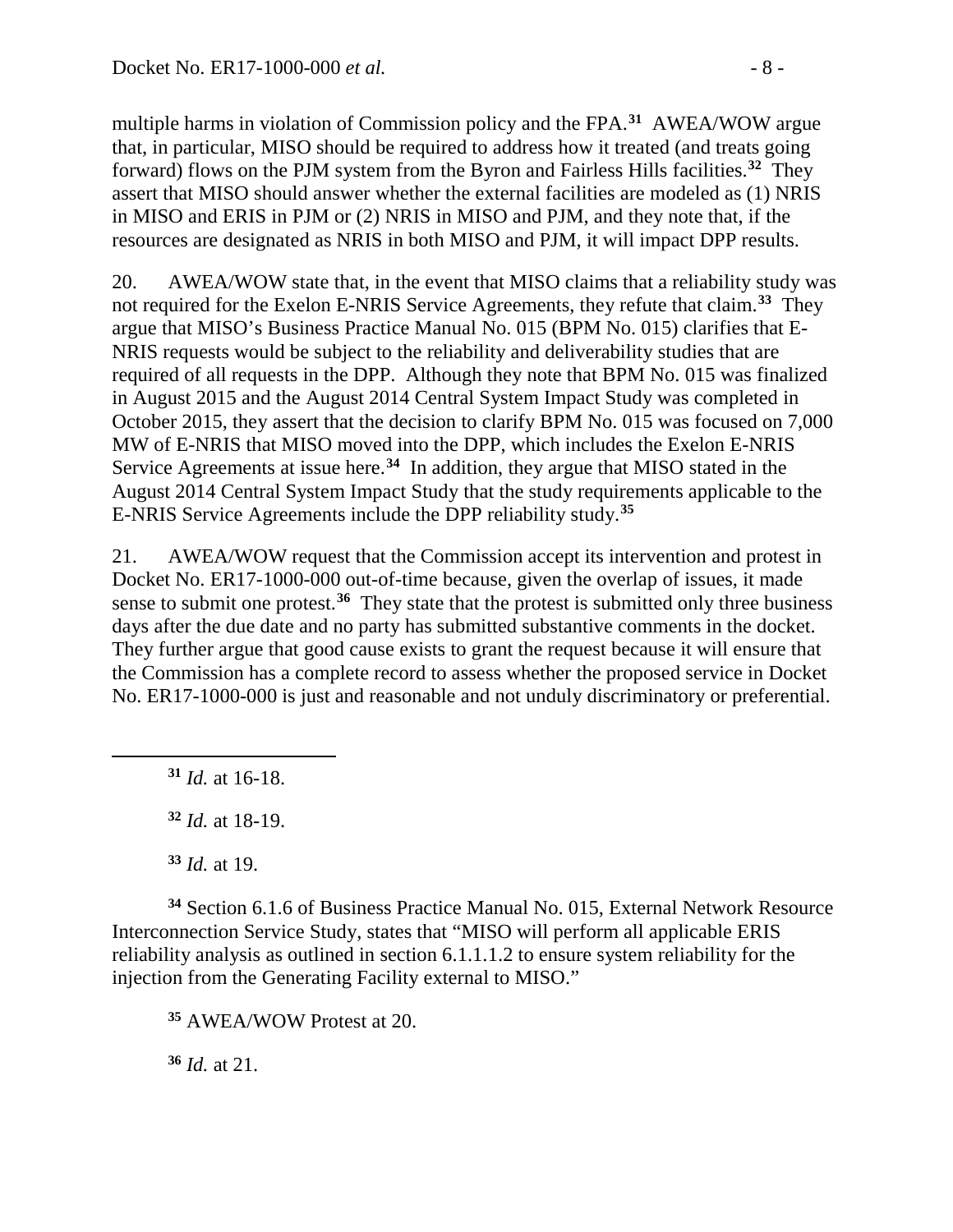#### **B. Answers**

22. MISO states that the Exelon E-NRIS Service Agreements conform to the *pro forma* E-NRIS Service Agreement in its Tariff, and that MISO filed them with the Commission (rather than including them in its Electric Quarterly Reports) only because of the pending compliance revisions to the *pro forma* E-NRIS Service Agreement in Docket No. ER16-1817, *et al*. **[37](#page-8-0)** MISO argues that, accordingly, no supporting information is required beyond what MISO has already provided. MISO further argues that AWEA/WOW do not cite to any rule or Tariff provision requiring MISO to provide any data "to confirm" its studies that it performed before granting E-NRIS for the Exelon E-NRIS Service Agreements. MISO claims that AWEA/WOW's arguments are therefore legally barred and the Commission should reject the protest.**[38](#page-8-1)**

23. MISO asserts that the protest is an impermissible collateral attack on the Commission's prior rejection of AWEA/WOW's requests in Docket Nos. EL16-12-000 and ER16-1817-000 for more expansive E-NRIS study procedures. **[39](#page-8-2)** MISO further argues that AWEA/WOW also attack the pre-existing studies of the Exelon projects, despite the Commission's clarification in the October 13 Order that all E-NRIS revisions would apply prospectively.**[40](#page-8-3)** MISO asserts that, as the Commission said in the October 13 Order, AWEA/WOW should file a complaint if they believe that the current procedures are not just and reasonable. **[41](#page-8-4)**

24. Although MISO argues that the protest should be rejected on procedural grounds, it responds to AWEA/WOW's claims.**[42](#page-8-5)** First, MISO rejects AWEA/WOW's claim that the August 2014 Central System Impact Study related to the Exelon projects is insufficient. MISO states that the study was preceded by a 98-page report that contains detailed information that was used to evaluate the Exelon projects and other projects in

**<sup>38</sup>** *Id.* at 6.

 $\overline{a}$ 

**<sup>39</sup>** *Id.* at 6-7 (citing October 13 Order, 157 FERC ¶ 61,021 at P 64).

<span id="page-8-3"></span>**<sup>40</sup>** *Id.* at 7 (citing October 13 Order, 157 FERC ¶ 61,021 at P 63).

<span id="page-8-4"></span>**<sup>41</sup>** *Id.* at 8.

<span id="page-8-5"></span>**<sup>42</sup>** *Id.*

<span id="page-8-2"></span><span id="page-8-1"></span><span id="page-8-0"></span>**<sup>37</sup>** MISO Motion for Leave to Answer and Answer to Protest of AWEA/WOW, Docket Nos. ER17-1000-000 and ER17-1013-000, at 5 (filed Mar. 30, 2017).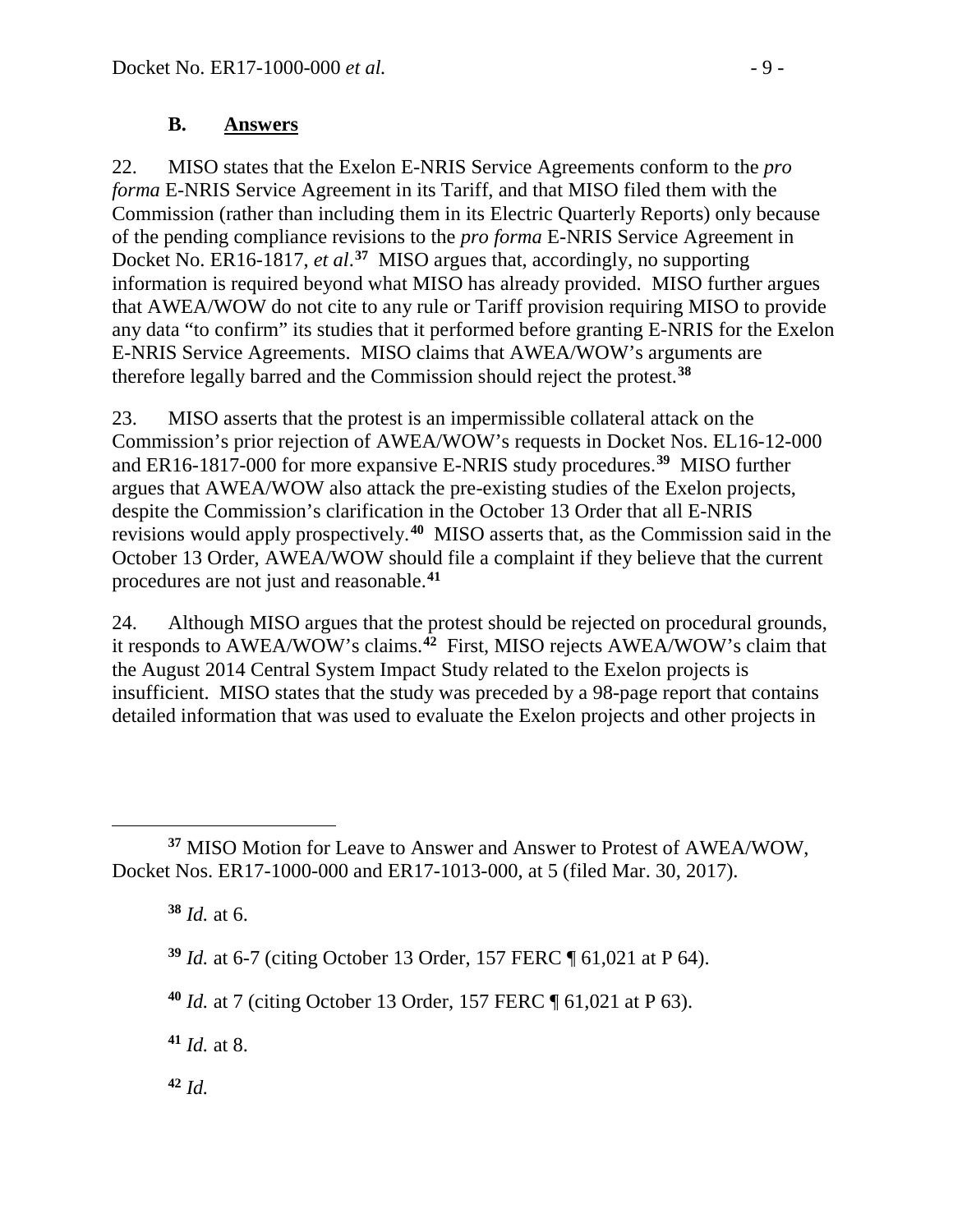the August 2014 Central DPP group.**[43](#page-9-0)** MISO asserts that both the August 2014 Central System Impact Study and the preceding report contain ample information to support the Exelon E-NRIS Service Agreements, and AWEA/WOW do not point to any specific deficiencies or errors in these or other MISO analyses. MISO clarifies that it performed the applicable ERIS reliability analysis for both Exelon projects to ensure system reliability for the injection from each generating facility external to MISO.**[44](#page-9-1)** MISO notes that this ERIS reliability analysis is in addition to any affected system studies that were performed when the existing Exelon projects interconnected to PJM. MISO further states that this "do no harm" ERIS reliability analysis, which contains steady state, thermal, voltage, and transient stability analyses, is posted on MISO's website.**[45](#page-9-2)** MISO asserts that the August 2014 Central System Impact Study details the performance criteria, disturbance criteria, contingency criteria and the associated deliverability criteria that were used in the study, and does not include additional details (e.g., line overload, constraints identified, etc.) because the study showed no limitations for the existing Exelon projects. MISO further clarifies that its general practice is to document the details underpinning limitations to justify the need for mitigation when constraints are identified and, where no constraints are identified, such documentation is not necessary. **[46](#page-9-3)**

25. Second, MISO refutes AWEA/WOW's analogies to unrelated projects and speculative claims of the need for network upgrades.**[47](#page-9-4)** MISO states that the Manitoba Hydro project is located in an area that is differentiable geographically and electrically from the areas in which the Exelon projects are located; therefore, the Exelon E-NRIS studies cannot be expected to identify a comparable number of constraints. As for the smaller 725 MW coal project (Project J238) that AWEA/WOW states requires network upgrades when the larger combined Exelon projects do not, MISO states that the Exelon projects implicate 345 kV transmission facilities on the MISO system, which are typically more robust than the 138 kV transmission facilities that were required for

<span id="page-9-1"></span>**<sup>44</sup>** *Id.* at 9. This reliability analysis was eventually memorialized in BPM No. 015 in August of 2015.

**<sup>46</sup>** *Id.* at 9-10.

 $\overline{a}$ 

<span id="page-9-4"></span>**<sup>47</sup>** *Id.* at 10.

<span id="page-9-0"></span>**<sup>43</sup>** *Id.* at 8-9 (citing Report Number: R045-15 *MISO DPP 2014 August Central Area Study* Prepared for MISO, dated 7/23/2015, Siemens PTI Project Number P/21- 113969.).

<span id="page-9-3"></span><span id="page-9-2"></span>**<sup>45</sup>** *Id.* (citing [https://www.misoenergy.org/Library/Repository/Study/](https://www.misoenergy.org/Library/Repository/Study/%20Generator%20Interconnection/GI%20DPP%202014%20AUG%20Central%20J332%20SIS%20Report.pdf)  [Generator%20Interconnection/GI%20DPP%202014%20AUG%20Central%20J332%20S](https://www.misoenergy.org/Library/Repository/Study/%20Generator%20Interconnection/GI%20DPP%202014%20AUG%20Central%20J332%20SIS%20Report.pdf) [IS%20Report.pdf\)](https://www.misoenergy.org/Library/Repository/Study/%20Generator%20Interconnection/GI%20DPP%202014%20AUG%20Central%20J332%20SIS%20Report.pdf)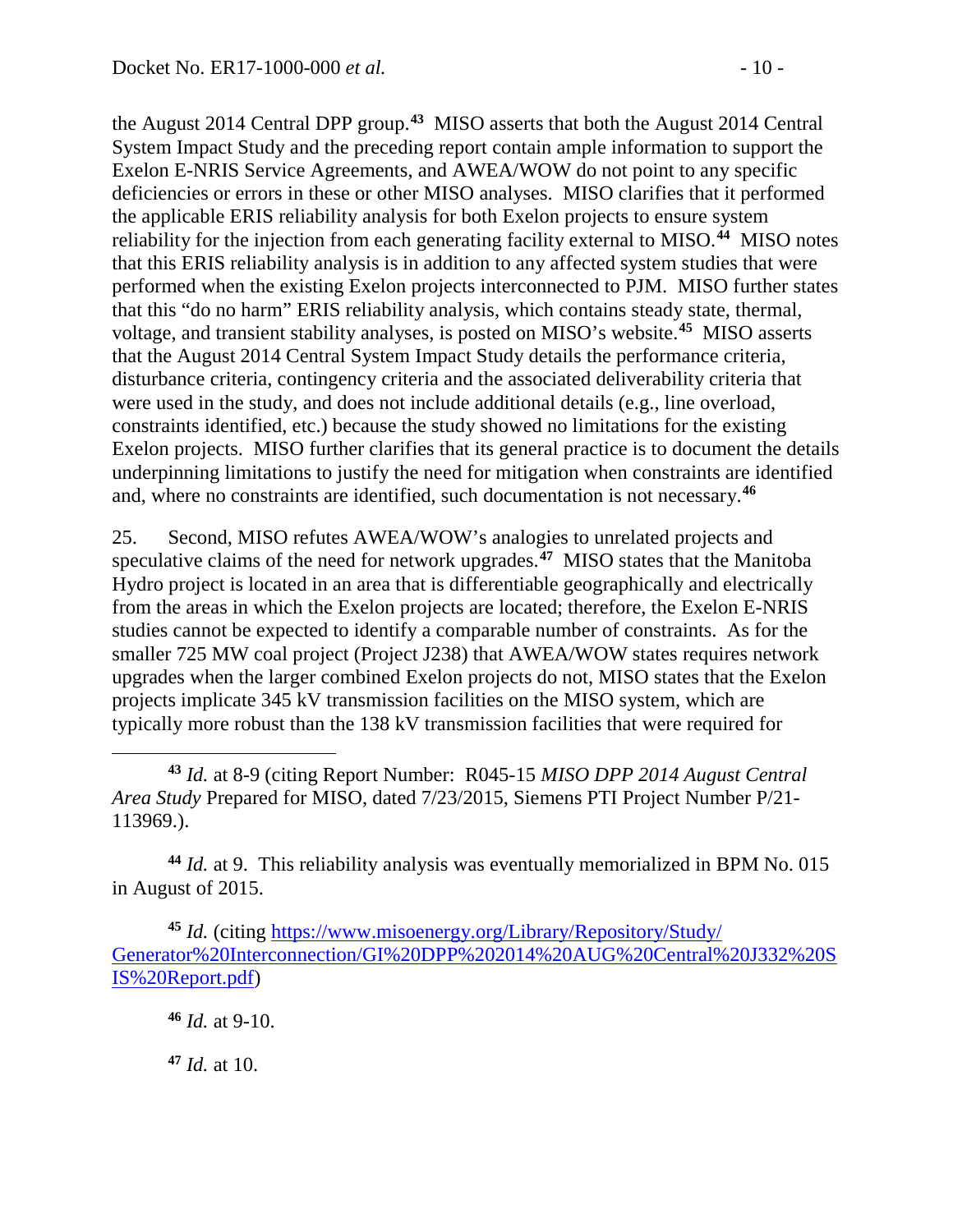Project J238. MISO adds that the 138 kV upgrades were located near the outlet for Project J238, while the outlet for the Exelon projects is on PJM's transmission system, and as comparable upgrades for the Exelon project would be on PJM's transmission system, they are outside the scope of MISO's E-NRIS studies. Furthermore, MISO notes that the Exelon projects have already been studied for injection onto their host transmission system.**[48](#page-10-0)** MISO states that Project J276, which AWEA/WOW states seeks 150 MW of NRIS, is located on the 138 kV system and is geographically distinct from the Exelon projects. MISO argues that the "mere existence of projects in the same region with different conditions is not dispositive of discriminatory treatment; rather, it reflects that different projects fall on either side of the distribution factor requirements for conditionality in MISO's interconnection study process." MISO further states that Project J276 has a near-term constraint at Burr Oak that is mitigated in the out-year case by a difference in topology (i.e., the Multi-Value Project mentioned in the protest), whereas the Exelon projects have no such constraint and are therefore not conditioned on the same Multi-Value Project. MISO asserts that the transmission service requests referenced by AWEA/WOW involve service that implicates a substantial geographical distance. Finally, MISO states that real-time market congestion of the MISO-PJM seam is not necessarily a reliability issue, as the existence of such congestion does not automatically imply a need for reliability upgrades.

26. MISO states that it opposes AWEA/WOW's motion for leave to file a late intervention and protest in Docket No. ER17-1000-000 because AWEA/WOW has not demonstrated good cause for failing to file their pleading on time.**[49](#page-10-1)** MISO claims that the substantial deficiencies in the protest would make the Commission's acceptance of the protest a disruption to this proceeding and would result in prejudice and additional burdens on other parties.

27. Exelon asserts that MISO complied with all of its Tariff requirements and rules with respect to Exelon's requests for service, and AWEA/WOW cite to no rule or requirement that MISO failed to follow. **[50](#page-10-2)** Exelon further argues that AWEA/WOW provide no credible evidence to support their conclusion that the Exelon projects must

<span id="page-10-2"></span><span id="page-10-1"></span>**<sup>50</sup>** Exelon Motion for Leave to Answer and Answer to Protest of AWEA/WOW, Docket Nos. ER17-1000-000 and ER17-1013-000, at 3 (filed Mar. 30, 2017).

<span id="page-10-0"></span> $\overline{a}$ **<sup>48</sup>** *Id.* at 11. MISO notes that MISO's E-NRIS studies do not determine upgrades for external projects to inject on their host transmission system.

**<sup>49</sup>** *Id.* at 12.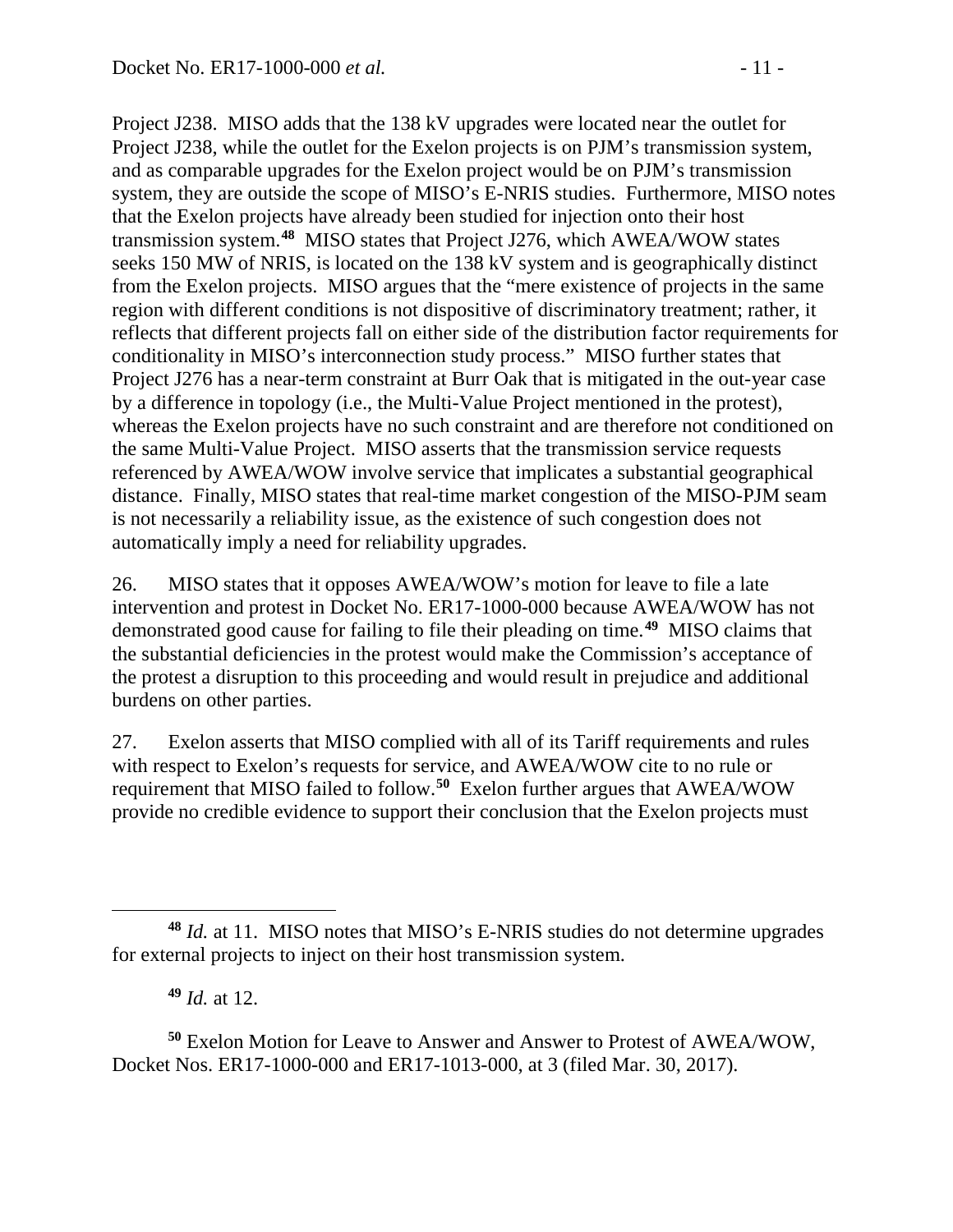trigger upgrades because upgrades are required for projects in other areas of MISO, and therefore the Commission should reject AWEA/WOW's arguments as unsupported.**[51](#page-11-0)**

28. Exelon states that the interconnection requests related to Manitoba Hydro's generators and Projects J238 and J276 are all distinguishable from the Exelon projects.**[52](#page-11-1)** Exelon further asserts that the Commission' approved standards and methods for evaluation of transmission service requests are not the same as for E-NRIS. **[53](#page-11-2)** Exelon also argues that AWEA/WOW confuse the market efficiency analysis used to identify the inter-regional transmission organization congestion that is the object of the joint MISO/PJM targeted market efficiency projects with the reliability and deliverability analysis that is appropriate for interconnection requests and which MISO appropriately performed for the Exelon projects.

29. Exelon states that the Commission has made clear that concerns about the core interconnection study requirements for interconnection service should be raised with MISO via the stakeholder process or in a separate complaint with the Commission.**[54](#page-11-3)** Exelon states that, if AWEA/WOW had concerns that the August 2014 Central System Impact Study did not identify network upgrades triggered by the Exelon projects, they had opportunities in the past to raise such concerns.**[55](#page-11-4)** Exelon asserts that it would be inequitable for the Commission to allow AWEA/WOW to raise objections to the studies at this late stage and further delay E-NRIS service to the Exelon projects.

## **IV. Discussion**

## **A. Procedural Matters**

30. Pursuant to Rule 214 of the Commission's Rules of Practice and Procedure, 18 C.F.R. § 385.214 (2017), the timely, unopposed motions to intervene in Docket Nos. ER17-1000-000 and ER17-1013-000 serve to make the entities that filed them parties to this proceeding.

31. Pursuant to Rule 214(d) of the Commission's Rules of Practice and Procedure, 18 C.F.R. § 385.214(d) (2017), the Commission will grant AWEA/WOW's late-filed motion to intervene and protest in Docket No. ER17-1000-000 given their interest in

<span id="page-11-2"></span><span id="page-11-1"></span><span id="page-11-0"></span> $\overline{a}$ 

**<sup>53</sup>** *Id.* at 6.

<span id="page-11-3"></span>**<sup>54</sup>** *Id.* at 8 (citing October 13 Order, 157 FERC ¶ 61,021 at P 64).

<span id="page-11-4"></span>**<sup>55</sup>** *Id.* at 9.

**<sup>51</sup>** *Id.* at 5.

**<sup>52</sup>** *Id.*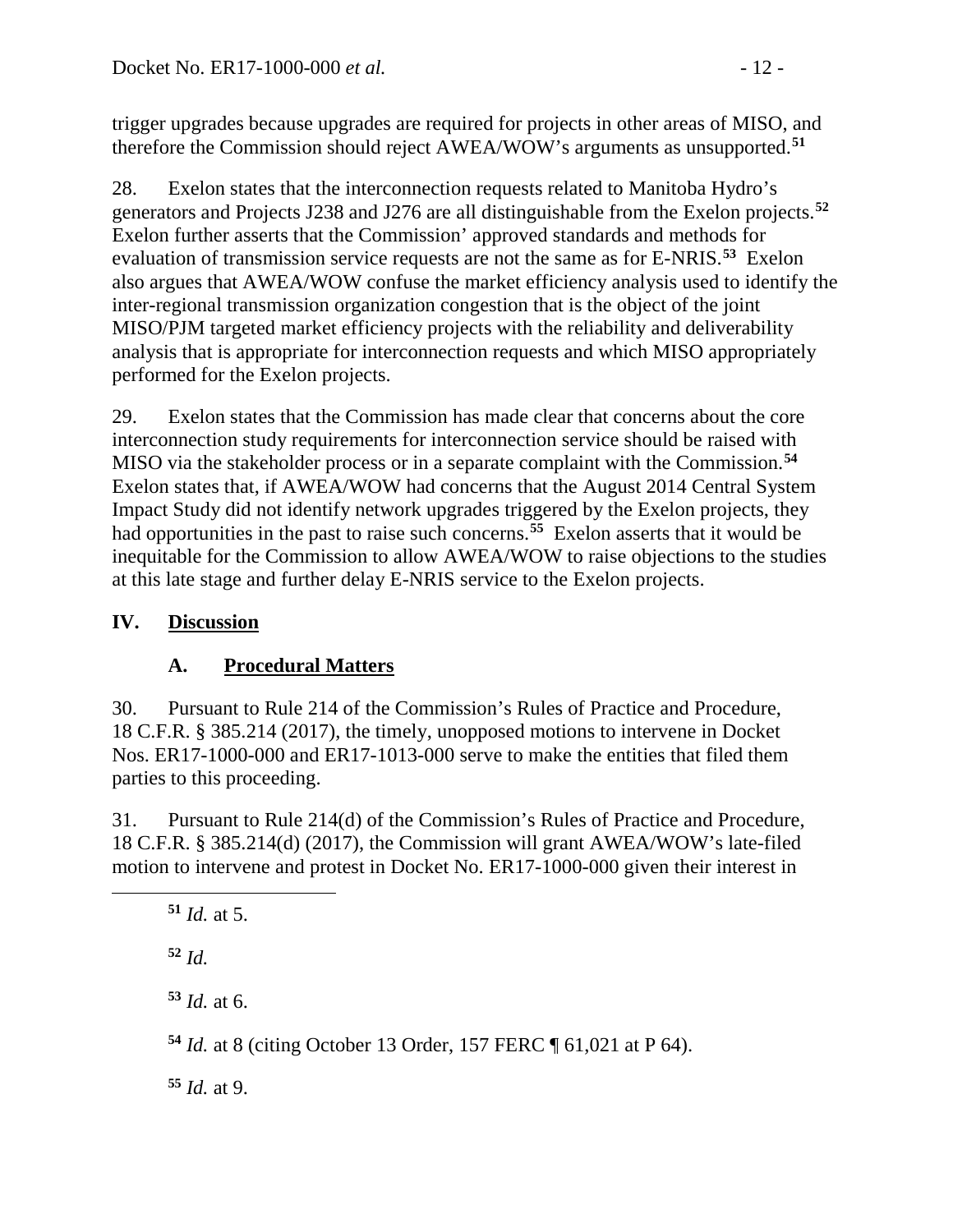the proceeding, the early stage of the proceeding, and the absence of undue prejudice or delay.

32. Rule 213(a)(2) of the Commission's Rules of Practice and Procedure, 18 C.F.R. § 385.213(a)(2) (2017), prohibits an answer to a protest unless otherwise ordered by the decisional authority. We will accept the answers filed by MISO and Exelon because they have provided information that assisted us in our decision-making process.

33. Rule 713(d) of the Commission's Rules of Practice and Procedure, 18 C.F.R. § 385.713(d) (2017), prohibits an answer to a request for rehearing. Accordingly, the answer filed by Exelon is hereby rejected.

## **B. Commission Determination**

#### **1. Exelon E-NRIS Service Agreements, Docket Nos. ER17-1000-000 and ER17-1013-000**

34. We accept the Exelon E-NRIS Service Agreements, subject to the outcome of Docket No. ER16-1817, *et al.,* effective February 6, 2017. We reject AWEA/WOW's contention that the August 2014 Central System Impact Study is too brief and does not contain sufficient information to confirm MISO's conclusion that no network upgrades are needed to accommodate the 2,330 MW of E-NRIS associated with the Exelon E-NRIS Service Agreements. **[56](#page-12-0)** MISO's August 2014 Central System Impact Study indicates that MISO completed reliability and deliverability studies for each Exelon E-NRIS Service Agreement. MISO's E-NRIS reliability analyses for the Exelon projects included steady state and stability analyses and detailed the performance criteria, disturbance criteria, contingency criteria and the associated deliverability criteria that were used in the study. These studies are comparable to the reliability and deliverability studies that are now required of all requests in the DPP, including E-NRIS requests, pursuant to current BPM No. 015. Further, the bodies of the Exelon E-NRIS Service Agreements conform to the *pro forma* E-NRIS Service Agreement in MISO's Tariff, which was accepted by the Commission, subject to further revisions to be made on compliance.

<span id="page-12-0"></span> $\overline{a}$ **<sup>56</sup>** We address the protest on the merits, and reject MISO's request to dismiss the protest. MISO argues that it filed conforming service agreements, which would usually only be included in the Electric Quarterly Reports, and thus no supporting information is required beyond what MISO has already provided. MISO argues that it only filed the Exelon E-NRIS Service Agreements under section 205 of the FPA because of the pending compliance revisions to the *pro forma* E-NRIS Service Agreement in Docket No. ER16-1817, *et al.* However, parties are free to protest filings made under section 205 of the FPA.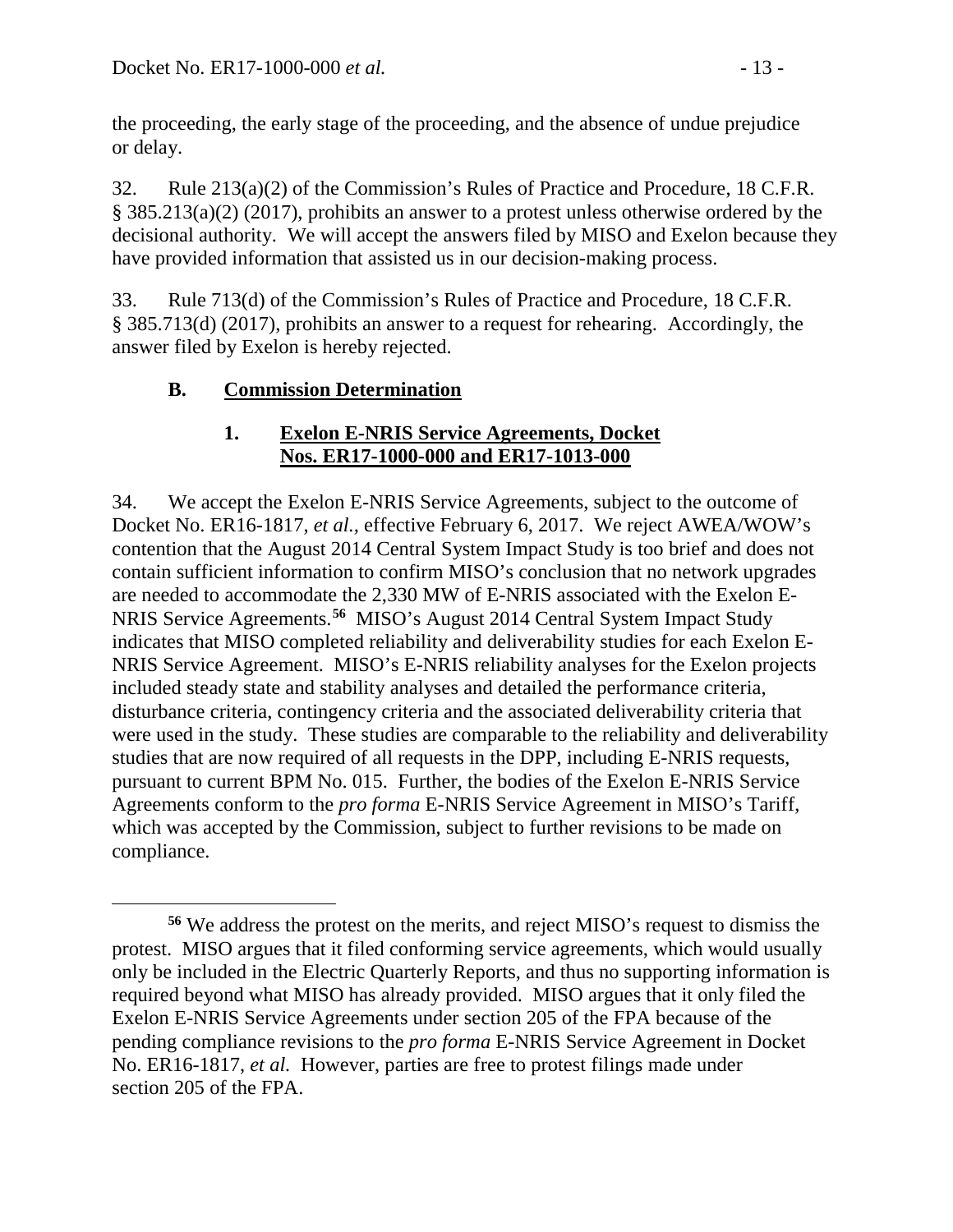35. We dismiss as unsubstantiated AWEA/WOW's arguments that the new power flows resulting from the Exelon E-NRIS Service Agreements are likely to cause violations that require network upgrades or other mitigation. We also dismiss as unsubstantiated AWEA/WOW's arguments that, because reliability concerns have been raised by or network upgrades have been required by (1) another large project interconnecting in a different geographic area of MISO and (2) other smaller projects and transmission service requests in the same geographic area of MISO, it follows that the Exelon E-NRIS Service Agreements should similarly cause reliability concerns and/or require network upgrades. As MISO and Exelon explain, all projects and transmission service requests referenced by AWEA/WOW are distinguishable from, and cannot be directly compared to, the Exelon projects. In addition, we agree with MISO that the existence of real-time market congestion on the MISO-PJM seam does not automatically imply a reliability issue or the need for network upgrades, and indeed, MISO's studies did not indicate any such need.

#### **2. Request for Rehearing and Clarification of the April 18 Order, Docket Nos. ER17-1000-001 and ER17-1013-001**

## **a. Request for Rehearing and Clarification**

36. Movants argue that the April 18 Order is a final order for purposes of the FPA, and they submit the request for rehearing and clarification to preserve procedural standing.**[57](#page-13-0)** They state that the April 18 Order is arbitrary and capricious because it failed to address the protests of the Exelon E-NRIS Service Agreements; they argue that the Commission has a statutory obligation under the FPA to address the protests and explain how its decision to accept the agreements subject to further order is based on substantial evidence in the record.**[58](#page-13-1)**

37. Movants argue that MISO's E-NRIS Service Agreement filings are patently deficient because they do not contain any data demonstrating that 2,330 MW can be injected into MISO from the external generating facilities without causing reliability or deliverability violations.**[59](#page-13-2)** They contend that the Commission erred by allowing service under the agreements to begin without consideration of the potential harms that such

 $\overline{a}$ 

<span id="page-13-2"></span>**<sup>59</sup>** *Id.* at 7-8.

<span id="page-13-1"></span><span id="page-13-0"></span>**<sup>57</sup>** Requests for Rehearing and Clarification of American Wind Energy Association, Wind on the Wires, EDF Renewable Energy, Inc., E.On Climate & Renewables North America, LLC and Invenergy LLC, Docket Nos. ER17-1000-001 and ER17-1013-001, at 6 (filed May 18, 2017).

**<sup>58</sup>** *Id.* at 6-7.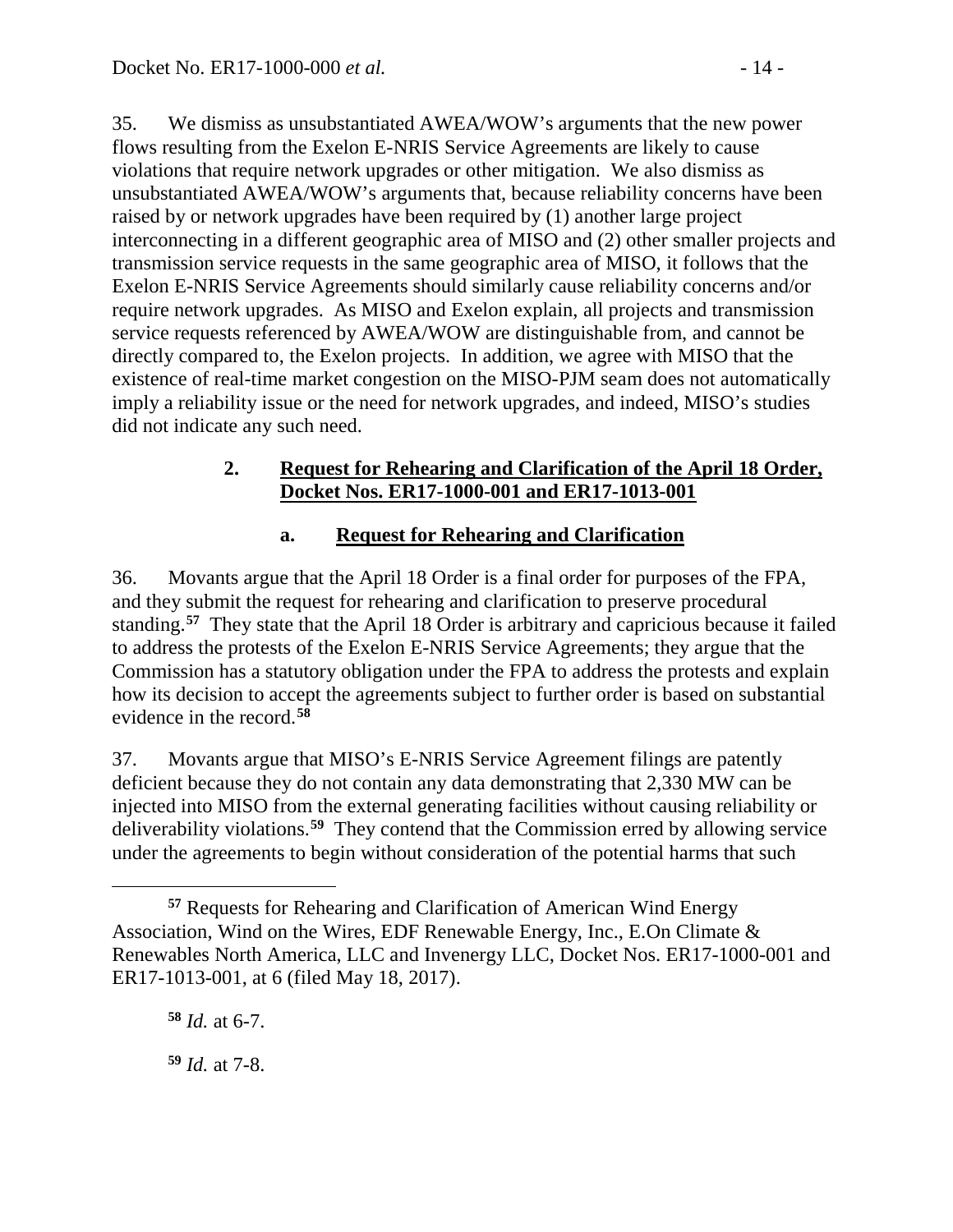service would cause. Movants also state that the Commission erred by not rejecting the filings or issuing a deficiency letter.

38. Movants contend that MISO attempts to hide behind procedural shields to claim that its study results should not be further scrutinized; namely, that the Commission granted Exelon's request in Docket Nos. EL16-12-000 and ER16-1817-000 that any new study procedures resulting from those dockets not apply to the studies already undertaken for the Exelon E-NRIS Service Agreements.**[60](#page-14-0)** Movants assert that those dockets do not address the reliability and deliverability portions of the DPP studies. Movants further refute MISO's claim that the Commission should accept the Exelon E-NRIS Service Agreements because they are conforming agreements.**[61](#page-14-1)** They state that the Commission must scrutinize agreements filed under section 205 of the FPA to ensure that they are just and reasonable. Movants argue that, to the extent the Commission relied on these procedural claims to allow for service under the Exelon E-NRIS Service Agreements to begin under the April 18 Order, the Commission erred.

39. Finally, Movants note that the April 18 Order accepted the E-NRIS Service Agreements subject to further order and refund, and they ask the Commission to clarify the specific remedies that would be ordered as part of the refund process should the Commission ultimately find the agreements to be unjust and unreasonable.**[62](#page-14-2)**

## **b. Commission Determination**

40. The request for rehearing and clarification is denied. To the extent Movants are concerned about allowing service under the Exelon E-NRIS Service Agreements without consideration of the potential harms that such service would cause, those concerns are moot upon the issuance of this order. Movants' concerns about the adequacy of the studies supporting the Exelon E-NRIS Service Agreements are addressed above. Finally, Movants' request for clarification of the refund process is moot because the Exelon E-NRIS Service Agreements are accepted, as discussed above.

<span id="page-14-2"></span><span id="page-14-1"></span><span id="page-14-0"></span> $\overline{a}$ 

**<sup>62</sup>** *Id.* at 12-14.

**<sup>60</sup>** *Id.* at 8-10.

**<sup>61</sup>** *Id.* at 10-12.